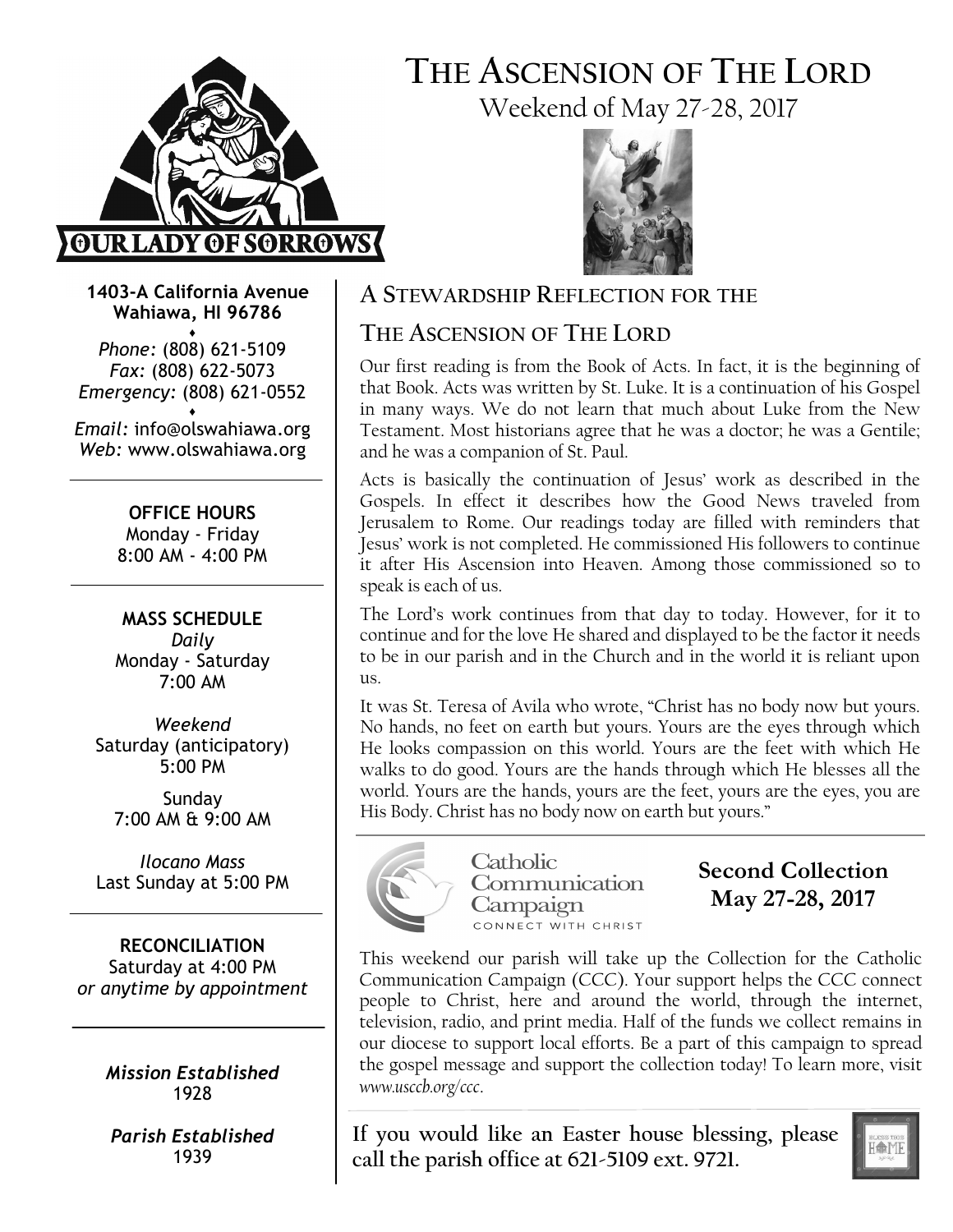## WEEKLY CALENDAR

| <b>May 27 (Sat)</b>                                        | The Ascension of The Lord<br><b>Catholic Communication Campaign Collection</b><br>5:00pm Infant Baptism<br>6:00pm + John Bajo Memorial Svc (MMP)        |  |
|------------------------------------------------------------|---------------------------------------------------------------------------------------------------------------------------------------------------------|--|
| May 28 (Sun)                                               | The Ascension of The Lord<br><b>Catholic Communication Campaign Collection</b><br>10:30am Religious Education Classes<br>5:00pm Ilocano Mass            |  |
| May 29 (Mon)                                               | <b>Easter Weekday</b><br>Memorial Day Holiday / Office Closed<br>8:00am<br>Mass<br>7:00pm EPIC Young Adult Faith Sharing (CH)                           |  |
| May 30 (Tue)                                               | <b>Easter Weekday</b>                                                                                                                                   |  |
| May 31 (Wed)                                               | The Visitation of The Blessed Virgin Mary<br>6:30pm Youth Ministry Class (Rm 8)                                                                         |  |
| Jun 1 (Thu)                                                | <b>St Justin</b><br>9:00am Craft Guild (PH)<br>10:00am Charismatic Prayer Group (Lib)                                                                   |  |
| Jun 2 (Fri)                                                | <b>Sts Marcellinus &amp; Peter</b><br><b>First Friday</b><br>7:00am Mass / Eucharistic Adoration<br>8:00am Wahiawa Ministers' Mtg<br>9:00am Benediction |  |
| Jun $3$ (Sat)                                              | <b>St Charles Lwanga and Companions</b>                                                                                                                 |  |
| Jun 4 (Sun)                                                | <b>Pentecost</b><br>St. Anthony of Padua Novena begins<br>10:15am Catechist Brunch (PH)                                                                 |  |
| Note: The morning Mass on Monday, May 20 will be at 8:00 A |                                                                                                                                                         |  |

Note: The morning Mass on Monday, May 29 will be at 8:00 AM.

∗OLS = Our Lady of Sorrows / CH = Church / PH = Parish Hall / Lib = Library / Sch = School MMP = Mililani Mortuary Park / WGH = Wahiawa General Hospital

### **OBITUARY: MAY THEY REST IN PEACE**

**+Crescens Caracol** Jun 12 6:30pm Memorial Svc – MMP

## Exciting New OLS Ministry: Strengthening Marriage & Family Life

We need volunteer ministry leaders; married couples and/or singles. All interested parishioners, please call parish pastoral council member, Anita Sasaki at 625-7279 for information. Thank You and God Bless.

## MEMORIAL DAY: Book of Remembrance

Please use the Memorial Day Book of Remembrance to inscribe the names of departed loved ones. Those listed in this book will be remembered and prayed for at our Memorial Day Mass on May 29th at 8:00 AM.



Remember our fallen heros. They are the reason that we are free.



TODAY'S READINGS

[Liturgical Color: White]

#### **Acts of the Apostles 1:1-11**

It is necessary for us to undergo many hardships to enter the kingdom of God.

> **Ephesians 1:17-23**  Behold, I make all things new.

**Matthew 28:16-20**  As I have loved you, so you also should love one another.

> NEXT SUNDAY'S READINGS [Liturgical Color: White] Acts 2:1-11 · 1 Corinthians 12:3b-7, 12-13 · John 20:19-23

## STEWARDSHIP OF TREASURE

| Weekend of May 20-21, 2017     |            |  |
|--------------------------------|------------|--|
| <b>OFFERINGS</b>               |            |  |
| Sunday Offering                | \$4,399.92 |  |
| <b>Catholic Communications</b> | 5.00       |  |
| <b>Trinity Dome</b>            | 97.00      |  |
| Rice Bowl                      | 5.47       |  |
| Special Donation-Church Fans   | 200.00     |  |
| <b>MISCELLANEOUS OFFERINGS</b> |            |  |
| Funeral                        | 200.00     |  |
| <b>Food Pantry</b>             | 30.00      |  |
| Mass Intention                 | 40.00      |  |
| <b>OTHERS</b>                  |            |  |
| Candles                        | 205.10     |  |
| FIF Pledge Payments            | 740.00     |  |
| <b>RE</b> Tuition              | 60.00      |  |
| 17 I I C                       |            |  |

#### Mahalo for your generosity!

Offertory Envelopes: Please call the bookkeeper at 621-5109 ext. 9720 if you are in need of a new box.



### Food Pantry

If every parishioner donated at least \$1.00 or gave 2 canned goods every month, we could distribute at least 4x as many bags of food to those in need. Please help by giving.



Don't Miss Out! Highlights include: Vicar General Msgr. Gary Secor celebrating Mass Saturday, 8:00 a.m. with special recognition of Ministry Leaders. Multiple Exhibitors and Great Food. **Friday, June 16, 2017 1:00 PM - 8:30 PM Saturday, June 17 8:00 AM - 3:00 PM**  St. Theresa Co-Cathedral School

MAHALO to the generous parishioner who donated \$200 towards replacing our parish fans.